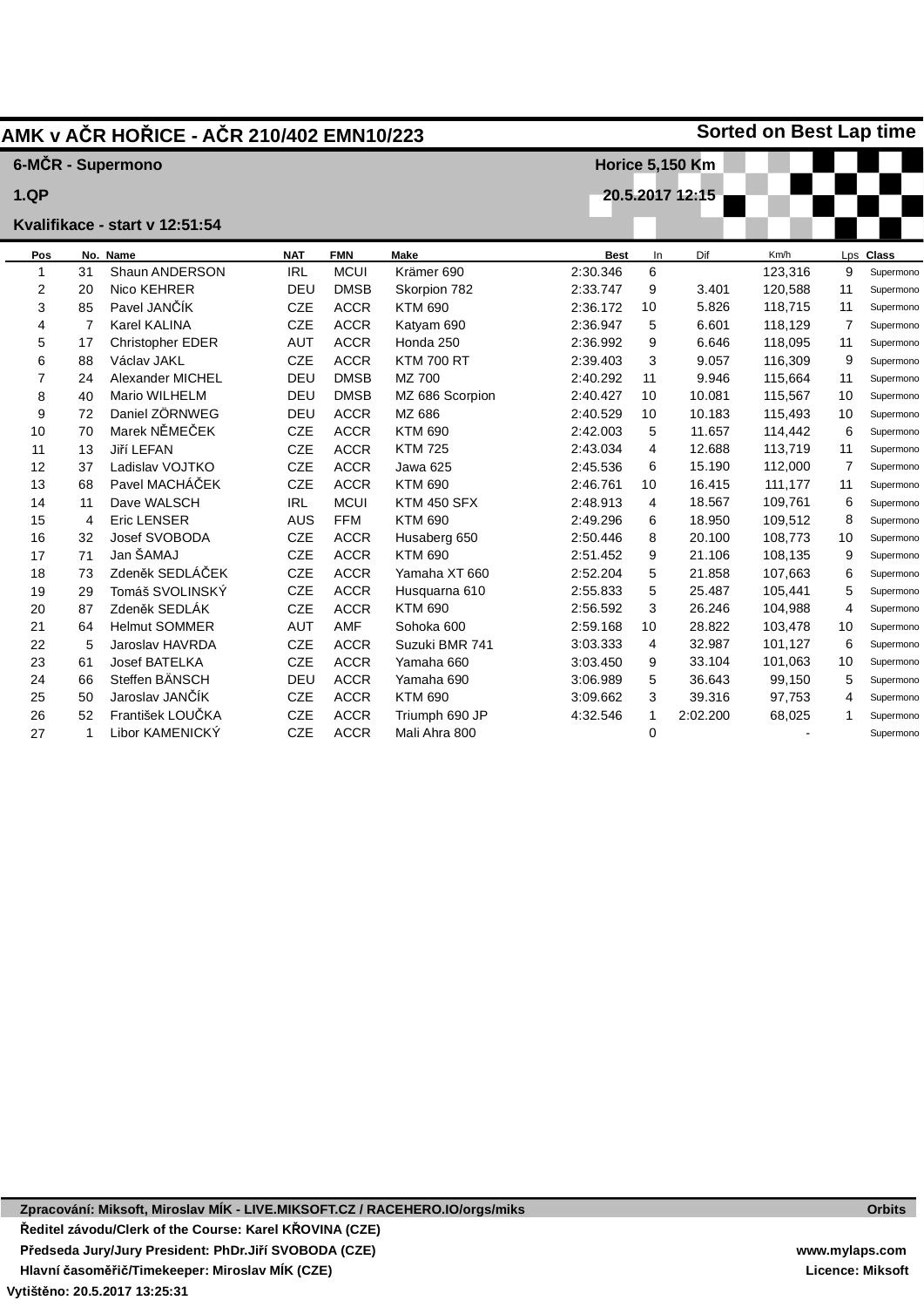|                  |                                 |             |                                         | AMK v AČR HOŘICE - AČR 210/402 EMN10/223                                    |                      |                         |                      |                        |                 |                                  |                    |
|------------------|---------------------------------|-------------|-----------------------------------------|-----------------------------------------------------------------------------|----------------------|-------------------------|----------------------|------------------------|-----------------|----------------------------------|--------------------|
|                  | 6-MČR - Supermono               |             |                                         |                                                                             |                      |                         |                      | <b>Horice 5,150 Km</b> |                 |                                  |                    |
| <b>1.QP</b>      |                                 |             |                                         |                                                                             |                      |                         |                      | 20.5.2017 12:15        |                 |                                  |                    |
|                  | Kvalifikace - start v 12:51:54  |             |                                         |                                                                             |                      |                         |                      |                        |                 |                                  |                    |
|                  |                                 |             |                                         |                                                                             |                      |                         |                      |                        |                 |                                  |                    |
|                  |                                 |             | $\overline{2}$<br>3                     | 2:43.815                                                                    | $+6.823$             | 2<br>3                  | 2:53.945             | $+13.416$              | 9               | 2:47.735<br>2:46.761             | $+0.974$           |
| $\mathbf{1}$     | (31) Shaun ANDERSON<br>3:27.672 | +57.326     | 4                                       | 2:39.596<br>2:39.029                                                        | $+2.604$<br>$+2.037$ | 4                       | 2:46.326<br>2:42.257 | $+5.797$<br>$+1.728$   | 10<br>11        | 2:48.440                         | $+1.679$           |
| $\overline{2}$   | 3:24.859                        | $+54.513$   | 5                                       | 2:41.480                                                                    | $+4.488$             | 5                       | 2:57.711             | $+17.182$              |                 |                                  |                    |
| 3                | 2:33.076                        | $+2.730$    | 6                                       | 2:38.202                                                                    | $+1.210$             | 6                       | 4:25.975             | $+1:45.446$            |                 | (11) Dave WALSCH                 |                    |
| $\overline{4}$   | 2:32.726                        | $+2.380$    | $\overline{7}$                          | 2:39.416                                                                    | $+2.424$             | $\overline{7}$          | 2:46.813             | $+6.284$               | $\mathbf{1}$    | 3:12.215                         | $+23.302$          |
| 5                | 2:31.221                        | $+0.875$    | 8                                       | 2:37.387                                                                    | $+0.395$             | 8                       | 2:42.569             | $+2.040$               | 2               | 2:49.851                         | $+0.938$           |
| 6                | 2:30.346                        |             | 9                                       | 2:36.992                                                                    |                      | 9                       | 2:42.117             | $+1.588$               | 3               | 2:49.001                         | $+0.088$           |
| $\overline{7}$   | 2:42.711                        | $+12.365$   | 10                                      | 2:38.298                                                                    | $+1.306$             | 10                      | 2:40.529             |                        | 4               | 2:48.913                         |                    |
| 8                | 7:23.225                        | +4:52.879   | 11                                      | 2:38.024                                                                    | $+1.032$             |                         |                      |                        | 5               | 2:50.386                         | $+1.473$           |
| 9                | 2:30.662                        | $+0.316$    |                                         |                                                                             |                      |                         | (70) Marek NĚMEČEK   |                        | 6               | 2:48.976                         | $+0.063$           |
|                  |                                 |             |                                         | (88) Václav JAKL                                                            |                      | $\mathbf{1}$            | 3:16.731             | $+34.728$              |                 |                                  |                    |
|                  | (20) Nico KEHRER                |             | $\mathbf{1}$                            | 3:12.896                                                                    | $+33.493$            | 2                       | 2:50.784             | $+8.781$               | (4) Eric LENSER |                                  |                    |
| $\mathbf{1}$     | 3:09.451                        | $+35.704$   | $\overline{\mathbf{c}}$                 | 2:43.586                                                                    | $+4.183$             | 3                       | 2:43.331             | $+1.328$               | $\mathbf{1}$    | 3:20.582                         | $+31.286$          |
| $\overline{c}$   | 2:42.752                        | $+9.005$    | 3                                       | 2:39.403                                                                    |                      | $\overline{4}$          | 2:42.650             | $+0.647$               | 2               | 3:00.993                         | $+11.697$          |
| 3                | 2:39.180                        | $+5.433$    | 4                                       | 2:41.482                                                                    | $+2.079$             | 5                       | 2:42.003             |                        | 3               | 2:53.752                         | $+4.456$           |
| 4                | 2:36.551                        | $+2.804$    | 5                                       | 2:46.838                                                                    | $+7.435$             | 6                       | 2:42.769             | $+0.766$               | 4               | 2:51.467                         | $+2.171$           |
| 5                | 2:35.443                        | $+1.696$    | 6                                       | 2:48.862                                                                    | $+9.459$             |                         |                      |                        | 5               | 2:50.069                         | $+0.773$           |
| 6                | 2:35.912                        | $+2.165$    | $\overline{7}$                          | 7:52.002                                                                    | +5:12.599            | (13) Jiří LEFAN         |                      |                        | 6               | 2:49.296                         |                    |
| 7                | 2:38.321                        | $+4.574$    | 8                                       | 2:42.255                                                                    | $+2.852$             | $\mathbf{1}$            | 3:09.868             | $+26.834$              | $\overline{7}$  | 2:49.592                         | $+0.296$           |
| 8                | 2:34.625                        | $+0.878$    | 9                                       | 2:47.400                                                                    | $+7.997$             | $\overline{2}$          | 2:49.905             | $+6.871$               | 8               | 2:49.735                         | $+0.439$           |
| 9                | 2:33.747                        |             |                                         |                                                                             |                      | 3<br>4                  | 2:46.819             | $+3.785$               |                 |                                  |                    |
| 10               | 3:00.250                        | $+26.503$   |                                         | (24) Alexander MICHEL                                                       |                      |                         | 2:43.034             |                        |                 | (32) Josef SVOBODA               |                    |
| 11               | 4:04.203                        | $+1:30.456$ | $\mathbf{1}$<br>$\overline{\mathbf{c}}$ | 3:00.275<br>2:46.986                                                        | +19.983<br>$+6.694$  | 5<br>6                  | 2:44.187<br>2:47.035 | $+1.153$<br>$+4.001$   | 1<br>2          | 3:36.953<br>3:09.435             | +46.507<br>+18.989 |
|                  | (85) Pavel JANČÍK               |             | 3                                       | 2:45.724                                                                    | $+5.432$             | $\overline{7}$          | 2:53.008             | $+9.974$               | 3               | 3:01.968                         | $+11.522$          |
| $\mathbf{1}$     | 3:17.023                        | $+40.851$   | 4                                       | 2:44.993                                                                    | $+4.701$             | 8                       | 3:05.184             | $+22.150$              | 4               | 2:57.556                         | $+7.110$           |
| $\overline{2}$   | 2:48.648                        | $+12.476$   | 5                                       | 2:42.695                                                                    | $+2.403$             | 9                       | 2:48.437             | $+5.403$               | 5               | 2:54.636                         | $+4.190$           |
| 3                | 2:44.132                        | $+7.960$    | 6                                       | 2:47.115                                                                    | $+6.823$             | 10                      | 2:46.278             | $+3.244$               | 6               | 2:55.467                         | $+5.021$           |
| 4                | 2:41.873                        | +5.701      | 7                                       | 2:47.537                                                                    | +7.245               | 11                      | 2:44.519             | +1.485                 | 7               | 2:51.918                         | +1.472             |
| 5                | 3:11.641                        | +35.469     | 8                                       | 2:43.332                                                                    | $+3.040$             |                         |                      |                        | 8               | 2:50.446                         |                    |
| 6                | 3:41.816                        | $+1:05.644$ | 9                                       | 2:42.085                                                                    | $+1.793$             |                         | (37) Ladislav VOJTKO |                        | 9               | 3:03.368                         | +12.922            |
| 7                | 2:36.972                        | $+0.800$    | 10                                      | 2:41.635                                                                    | $+1.343$             | $\mathbf{1}$            | 3:18.717             | $+33.181$              | 10              | 3:06.724                         | $+16.278$          |
| 8                | 2:50.192                        | $+14.020$   | 11                                      | 2:40.292                                                                    |                      | 2                       | 2:53.970             | $+8.434$               |                 |                                  |                    |
| 9                | 2:43.402                        | $+7.230$    |                                         |                                                                             |                      | 3                       | 2:50.601             | $+5.065$               | (71) Jan ŠAMAJ  |                                  |                    |
| 10               | 2:36.172                        |             |                                         | (40) Mario WILHELM                                                          |                      | 4                       | 2:48.767             | $+3.231$               | $\mathbf{1}$    | 3:23.673                         | $+32.221$          |
| 11               | 3:02.904                        | +26.732     | $\mathbf{1}$                            | 3:17.422                                                                    | +36.995              | 5                       | 2:49.236             | $+3.700$               | 2               | 3:05.463                         | $+14.011$          |
|                  |                                 |             | 2                                       | 2:54.039                                                                    | +13.612              | 6                       | 2:45.536             |                        | 3               | 2:59.159                         | $+7.707$           |
| (7) Karel KALINA |                                 |             | 3                                       | 2:47.465                                                                    | $+7.038$             | $\overline{7}$          | 2:46.563             | $+1.027$               | 4               | 3:21.831                         | $+30.379$          |
| 1                | 3:16.264                        | $+39.317$   | 4                                       | 2:44.632                                                                    | $+4.205$             |                         |                      |                        | 5               | 5:16.388                         | +2:24.936          |
| 2                | 2:47.191                        | $+10.244$   | 5                                       | 2:44.375                                                                    | $+3.948$             |                         | (68) Pavel MACHÁČEK  |                        | 6               | 2:56.434                         | +4.982             |
| 3                | 2:42.905                        | $+5.958$    | 6                                       | 3:06.111                                                                    | $+25.684$            | $\mathbf{1}$            | 3:14.924             | +28.163                | 7               | 2:53.404                         | $+1.952$           |
| 4                | 2:40.349                        | +3.402      | $\overline{7}$                          | 3:37.231                                                                    | +56.804              | $\overline{\mathbf{c}}$ | 2:56.581             | $+9.820$               | 8               | 2:52.802                         | $+1.350$           |
| 5                | 2:36.947                        |             | 8                                       | 2:43.315                                                                    | $+2.888$             | 3                       | 2:51.654             | $+4.893$               | 9               | 2:51.452                         |                    |
| 6                | 2:37.133                        | $+0.186$    | 9                                       | 2:40.787                                                                    | $+0.360$             | 4                       | 2:50.070             | $+3.309$               |                 |                                  |                    |
| $\overline{7}$   | 2:49.095                        | $+12.148$   | 10                                      | 2:40.427                                                                    |                      | 5<br>6                  | 2:49.648<br>2:49.609 | $+2.887$<br>$+2.848$   | $\mathbf{1}$    | (73) Zdeněk SEDLÁČEK<br>3:35.012 | +42.808            |
|                  | (17) Christopher EDER           |             |                                         | (72) Daniel ZÖRNWEG                                                         |                      | $\overline{7}$          | 2:49.794             | $+3.033$               | 2               | 2:54.178                         | $+1.974$           |
| 1                | 3:07.241                        | $+30.249$   | $\mathbf{1}$                            | 3:36.559                                                                    | +56.030              | 8                       | 2:48.684             | $+1.923$               | 3               | 2:55.226                         | $+3.022$           |
|                  |                                 |             |                                         |                                                                             |                      |                         |                      |                        |                 |                                  |                    |
|                  |                                 |             |                                         | Zpracování: Miksoft, Miroslav MÍK - LIVE.MIKSOFT.CZ / RACEHERO.IO/orgs/miks |                      |                         |                      |                        |                 |                                  | <b>Orbits</b>      |

Zpracování: Miksoft, Miroslav MÍK - LIVE.MIKSOFT.CZ / RACEHERO.IO/orgs/miks

Ředitel závodu/Clerk of the Course: Karel KŘOVINA (CZE)

Předseda Jury/Jury President: PhDr.Jiří SVOBODA (CZE)

Hlavní časoměřič/Timekeeper: Miroslav MÍK (CZE)

Vytištěno: 20.5.2017 13:25:56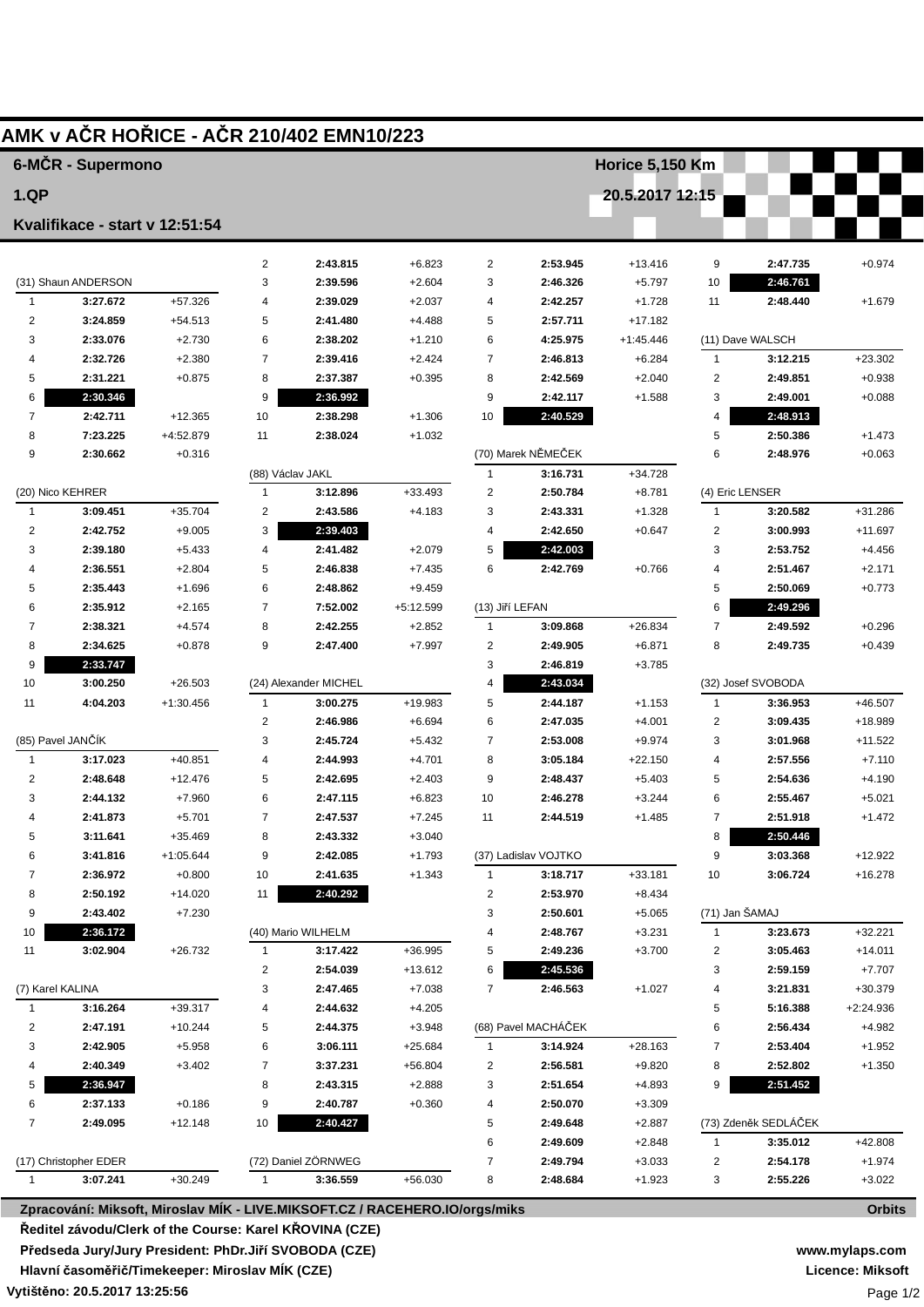# **AMK v AČR HOŘICE - AČR 210/402 EMN10/223**

### **6-MČR - Supermono**

#### **1.QP**

#### **Kvalifikace - start v 12:51:54**

| 4              | 2:52.504             | $+0.300$  |                | (66) Steffen BÄNSCH   |           |
|----------------|----------------------|-----------|----------------|-----------------------|-----------|
| 5              | 2:52.204             |           | 1              | 3:36.054              | $+29.065$ |
| 6              | 2:55.369             | $+3.165$  | $\overline{2}$ | 3:10.008              | $+3.019$  |
|                |                      |           | 3              | 3:09.113              | $+2.124$  |
|                | (29) Tomáš SVOLINSKÝ |           | $\overline{4}$ | 3:38.531              | $+31.542$ |
| 1              | 3:29.773             | +33.940   | 5              | 3:06.989              |           |
| $\overline{2}$ | 3:08.782             | $+12.949$ |                |                       |           |
| 3              | 3:01.476             | $+5.643$  |                | (50) Jaroslav JANČÍK  |           |
| 4              | 3:03.673             | $+7.840$  | 1              | 3:42.934              | $+33.272$ |
| 5              | 2:55.833             |           | 2              | 3:17.474              | $+7.812$  |
|                |                      |           | 3              | 3:09.662              |           |
|                | (87) Zdeněk SEDLÁK   |           | 4              | 3:39.217              | $+29.555$ |
| 1              | 3:08.527             | $+11.935$ |                |                       |           |
| 2              | 2:59.528             | $+2.936$  |                | (52) František LOUČKA |           |

| 2 | 2:59.528 | $+2.936$ |
|---|----------|----------|
| 3 | 2:56.592 |          |
| Δ | 3:55.948 | +59.356  |

|                | (64) Helmut SOMMER |           |
|----------------|--------------------|-----------|
| 1              | 3:32.783           | $+33.615$ |
| 2              | 3:11.107           | $+11.939$ |
| 3              | 3:05.816           | $+6.648$  |
| 4              | 3:07.305           | $+8.137$  |
| 5              | 3:02.160           | $+2.992$  |
| 6              | 3:02.824           | $+3.656$  |
| $\overline{7}$ | 3:00.846           | $+1.678$  |
| 8              | 3:00.806           | $+1.638$  |
| 9              | 2:59.191           | $+0.023$  |
| 10             | 2:59.168           |           |

|  | (5) Jaroslav HAVRDA |
|--|---------------------|

| 1 | 3:42.424 | $+39.091$ |
|---|----------|-----------|
| 2 | 3:13.098 | $+9.765$  |
| 3 | 3:08.133 | $+4.800$  |
| 4 | 3:03.333 |           |
| 5 | 3:04.059 | $+0.726$  |
| 6 | 3:22.357 | $+19.024$ |
|   |          |           |

#### (61) Josef BATELKA

| 1              | 3:34.061 | $+30.611$ |
|----------------|----------|-----------|
| $\mathfrak{p}$ | 3:15.720 | $+12.270$ |
| 3              | 3:10.458 | $+7.008$  |
| 4              | 3:08.859 | $+5.409$  |
| 5              | 3:09.256 | $+5.806$  |
| 6              | 3:08.413 | $+4.963$  |
| $\overline{7}$ | 3:05.717 | $+2.267$  |
| 8              | 3:05.781 | $+2.331$  |
| 9              | 3:03.450 |           |
| 10             | 3:10.820 | $+7.370$  |

| <b>Horice 5,150 Km</b> |  |  |  |  |  |
|------------------------|--|--|--|--|--|
|                        |  |  |  |  |  |
| 20.5.2017 12:15        |  |  |  |  |  |

| (52) František LOUČKA |  |
|-----------------------|--|
| 4:32.546              |  |
|                       |  |

**Orbits**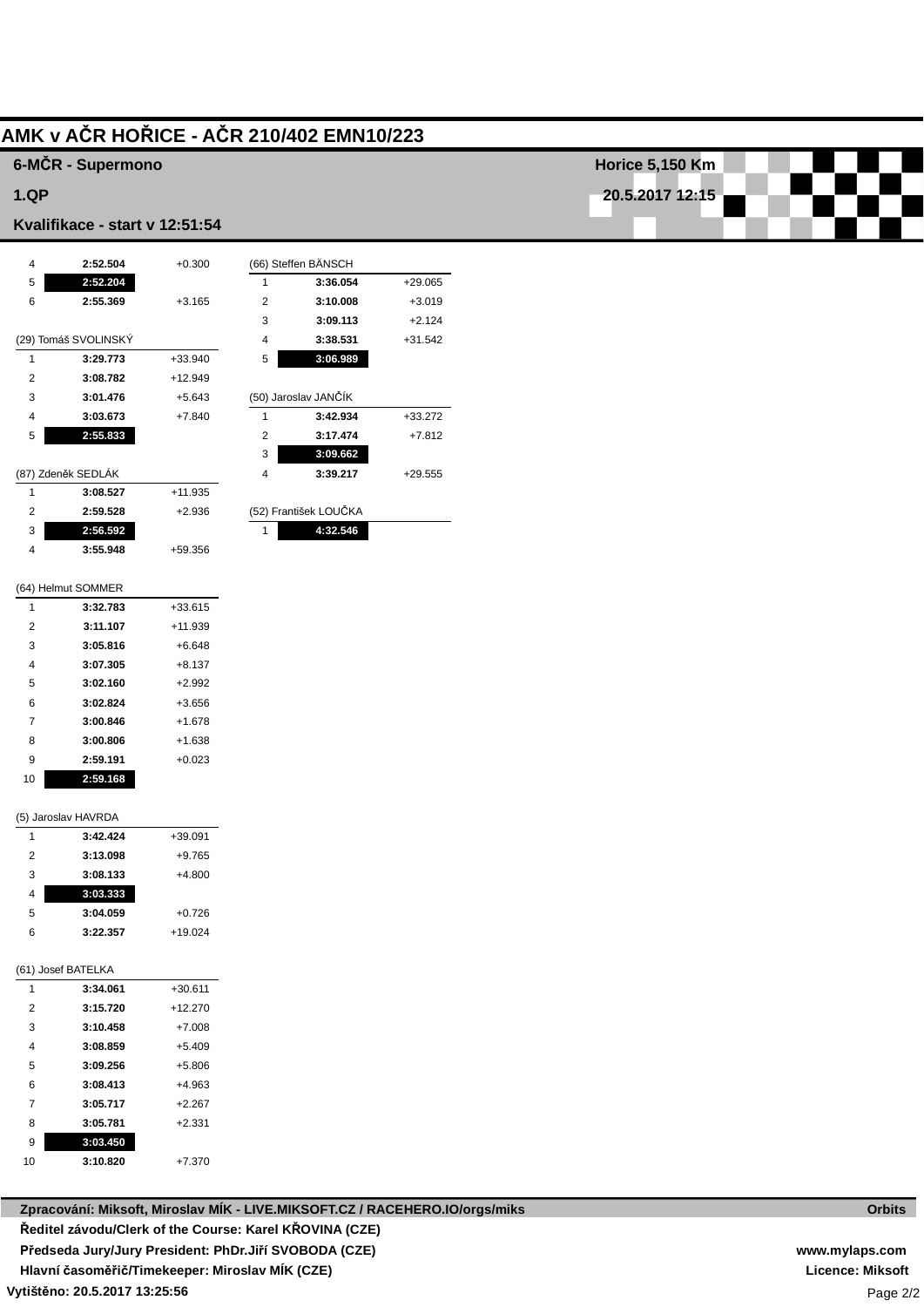|                |                      | <b>NAT</b>                    | <b>FMN</b>  | <b>Make</b>                                       | <b>Best</b>                              | In             | Dif    | Km/h                                      |                | Lps Class                      |
|----------------|----------------------|-------------------------------|-------------|---------------------------------------------------|------------------------------------------|----------------|--------|-------------------------------------------|----------------|--------------------------------|
| 31             | Shaun ANDERSON       | <b>IRL</b>                    | <b>MCUI</b> | Krämer 690                                        | 2:28.892                                 | $\overline{7}$ |        | 124,520                                   | 10             | Supermond                      |
| 20             | Nico KEHRER          | DEU                           | <b>DMSB</b> | Skorpion 782                                      | 2:33.062                                 | 10             | 4.170  | 121,127                                   | 11             | Supermond                      |
| 52             | František LOUČKA     | <b>CZE</b>                    | <b>ACCR</b> | Triumph 690 JP                                    | 2:35.221                                 | 4              | 6.329  | 119,443                                   | 4              | Supermond                      |
| 85             | Pavel JANČÍK         | <b>CZE</b>                    | <b>ACCR</b> | <b>KTM 690</b>                                    | 2:36.281                                 | $\overline{7}$ | 7.389  | 118,632                                   | 11             | Supermond                      |
| 40             | <b>Mario WILHELM</b> | DEU                           | <b>DMSB</b> | MZ 686 Scorpion                                   | 2:36.476                                 | 8              | 7.584  | 118,485                                   | 8              | Supermond                      |
| 88             | Václav JAKL          | <b>CZE</b>                    | <b>ACCR</b> | <b>KTM 700 RT</b>                                 | 2:38.232                                 | 3              | 9.340  | 117,170                                   | 9              | Supermond                      |
| 1              | Libor KAMENICKY      | <b>CZE</b>                    | <b>ACCR</b> | Mali Ahra 800                                     | 2:38.397                                 | 10             | 9.505  | 117,048                                   | 10             | Supermond                      |
| $\overline{7}$ | Karel KALINA         | <b>CZE</b>                    | <b>ACCR</b> | Katyam 690                                        | 2:38.697                                 | 5              | 9.805  | 116,826                                   | 5              | Supermond                      |
| 24             | Alexander MICHEL     | DEU                           | <b>DMSB</b> | MZ 700                                            | 2:38.786                                 | 4              | 9.894  | 116,761                                   | 11             | Supermond                      |
| 17             | Christopher EDER     | <b>AUT</b>                    | <b>ACCR</b> | Honda 250                                         | 2:38.836                                 | 4              | 9.944  | 116.724                                   | $\overline{7}$ | Supermond                      |
| 70             | Marek NĚMEČEK        | <b>CZE</b>                    | <b>ACCR</b> | <b>KTM 690</b>                                    | 2:40.097                                 | 5              | 11.205 | 115,805                                   | 6              | Supermond                      |
| 37             | Ladislav VOJTKO      | <b>CZE</b>                    | <b>ACCR</b> | Jawa 625                                          | 2:44.417                                 | 10             | 15.525 | 112,762                                   | 10             | Supermond                      |
| 13             | Jiří LEFAN           | <b>CZE</b>                    | <b>ACCR</b> | <b>KTM 725</b>                                    | 2:44.682                                 | 6              | 15.790 | 112,581                                   | $\overline{7}$ | Supermond                      |
| 72             | Daniel ZÖRNWEG       | DEU                           | <b>ACCR</b> | MZ 686                                            | 2:44.835                                 | 6              | 15.943 | 112,476                                   | 7              | Supermond                      |
| 68             | Pavel MACHÁČEK       | CZE                           | <b>ACCR</b> | <b>KTM 690</b>                                    | 2:45.867                                 | 10             | 16.975 | 111,776                                   | 11             | Supermond                      |
| 32             | Josef SVOBODA        | <b>CZE</b>                    | <b>ACCR</b> | Husaberg 650                                      | 2:48.075                                 | 10             | 19.183 | 110,308                                   | 10             | Supermond                      |
| 4              | <b>Eric LENSER</b>   | <b>AUS</b>                    | <b>FFM</b>  | <b>KTM 690</b>                                    | 2:48.145                                 | $\overline{7}$ | 19.253 | 110,262                                   | 7              | Supermond                      |
| 71             | Jan ŠAMAJ            | <b>CZE</b>                    | <b>ACCR</b> | <b>KTM 690</b>                                    | 2:50.116                                 | 8              | 21.224 | 108,984                                   | 10             | Supermond                      |
| 73             | Zdeněk SEDLÁČEK      | <b>CZE</b>                    | <b>ACCR</b> | Yamaha XT 660                                     | 2:50.686                                 | 3              | 21.794 | 108,621                                   | 6              | Supermond                      |
| 87             | Zdeněk SEDLÁK        | <b>CZE</b>                    | <b>ACCR</b> | <b>KTM 690</b>                                    | 2:52.837                                 | $\overline{7}$ | 23.945 | 107,269                                   | $\overline{7}$ | Supermond                      |
| 5              | Jaroslav HAVRDA      | <b>CZE</b>                    | <b>ACCR</b> | Suzuki BMR 741                                    | 2:55.753                                 | 5              | 26.861 | 105,489                                   | 6              | Supermond                      |
| 29             | Tomáš SVOLINSKÝ      | <b>CZE</b>                    | <b>ACCR</b> | Husquarna 610                                     | 2:56.260                                 | 4              | 27.368 | 105,186                                   | 4              | Supermond                      |
| 61             | Josef BATELKA        | <b>CZE</b>                    | <b>ACCR</b> | Yamaha 660                                        | 2:59.115                                 | 10             | 30.223 | 103,509                                   | 10             | Supermond                      |
| 64             | <b>Helmut SOMMER</b> | <b>AUT</b>                    | <b>AMF</b>  | Sohoka 600                                        | 3:05.874                                 | $\overline{2}$ | 36.982 | 99,745                                    | 3              | Supermond                      |
| 11             | Dave WALSCH          | <b>IRL</b>                    | <b>MCUI</b> | <b>KTM 450 SFX</b>                                |                                          | 0              |        |                                           |                | Supermond                      |
| 50             | Jaroslav JANČÍK      | <b>CZE</b>                    | <b>ACCR</b> | <b>KTM 690</b>                                    |                                          | 0              |        |                                           |                | Supermond                      |
| 66             | Steffen BÄNSCH       | DEU                           | <b>ACCR</b> | Yamaha 690                                        |                                          | 0              |        |                                           |                | Supermond                      |
|                |                      | 6-MČR - Supermono<br>No. Name |             | Kvalifikace (30:00 (hh):mm:ss) - start v 17:47:43 | AMK v AČR HOŘICE - AČR 210/402 EMN10/223 |                |        | <b>Horice 5,150 Km</b><br>20.5.2017 17:15 |                | <b>Sorted on Best Lap time</b> |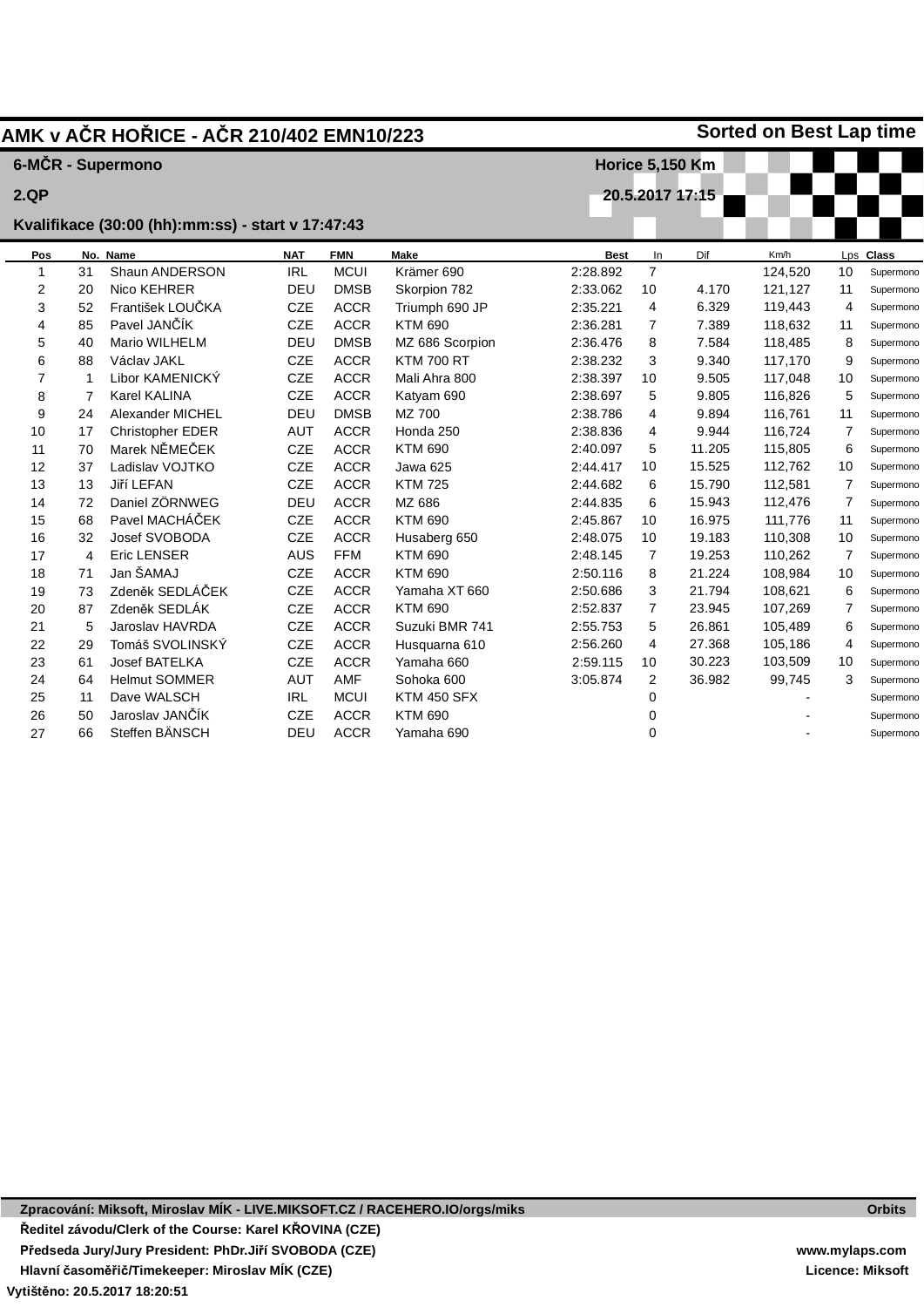|                         | 6-MČR - Supermono                                 |                      |                         |                       |           |                         |                       | <b>Horice 5,150 Km</b> |                 |                      |                      |
|-------------------------|---------------------------------------------------|----------------------|-------------------------|-----------------------|-----------|-------------------------|-----------------------|------------------------|-----------------|----------------------|----------------------|
| 2.QP                    |                                                   |                      |                         |                       |           |                         |                       | 20.5.2017 17:15        |                 |                      |                      |
|                         |                                                   |                      |                         |                       |           |                         |                       |                        |                 |                      |                      |
|                         | Kvalifikace (30:00 (hh):mm:ss) - start v 17:47:43 |                      |                         |                       |           |                         |                       |                        |                 |                      |                      |
|                         |                                                   |                      | 4                       | 2:51.740              | $+15.264$ |                         | (17) Christopher EDER |                        | $\overline{c}$  | 2:50.136             | $+4.269$             |
|                         | (31) Shaun ANDERSON                               |                      | 5                       | 2:42.384              | $+5.908$  | $\mathbf{1}$            | 2:47.909              | $+9.073$               | 3               | 2:49.986             | $+4.119$             |
| 1                       | 3:03.780                                          | +34.888              | 6                       | 2:41.728              | $+5.252$  | $\overline{2}$          | 2:46.061              | $+7.225$               | 4               | 2:49.484             | $+3.617$             |
| $\overline{\mathbf{c}}$ | 2:34.725                                          | $+5.833$             | $\overline{7}$          | 2:38.405              | $+1.929$  | 3                       | 2:40.488              | $+1.652$               | 5               | 2:48.568             | $+2.701$             |
| 3                       | 2:31.723                                          | $+2.831$             | 8                       | 2:36.476              |           | $\overline{4}$          | 2:38.836              |                        | 6               | 2:49.613             | $+3.746$             |
| 4                       | 2:32.005                                          | $+3.113$             |                         |                       |           | 5                       | 2:44.720              | $+5.884$               | $\overline{7}$  | 2:48.291             | $+2.424$             |
| 5                       | 2:30.875                                          | $+1.983$             |                         | (88) Václav JAKL      |           | 6                       | 2:40.736              | $+1.900$               | 8               | 2:46.179             | $+0.312$             |
| 6                       | 2:30.091                                          | $+1.199$             | $\mathbf{1}$            | 2:58.460              | $+20.228$ | $\overline{7}$          | 2:39.095              | $+0.259$               | 9               | 2:47.663             | $+1.796$             |
| 7                       | 2:28.892                                          |                      | 2                       | 2:45.141              | $+6.909$  |                         |                       |                        | 10              | 2:45.867             |                      |
| 8                       | 2:29.210                                          | $+0.318$             | 3                       | 2:38.232              |           |                         | (70) Marek NĚMEČEK    |                        | 11              | 2:46.406             | $+0.539$             |
| 9                       | 2:35.051                                          | $+6.159$             | 4                       | 2:40.403              | $+2.171$  | $\mathbf{1}$            | 3:02.550              | $+22.453$              |                 |                      |                      |
| 10                      | 6:13.197                                          | $+3:44.305$          | 5                       | 2:38.239              | $+0.007$  | $\overline{2}$          | 2:49.295              | $+9.198$               |                 | (32) Josef SVOBODA   |                      |
|                         |                                                   |                      | 6                       | 3:23.925              | +45.693   | 3                       | 2:41.071              | $+0.974$               | $\mathbf{1}$    | 3:19.319             | $+31.244$            |
|                         | (20) Nico KEHRER                                  |                      | $\overline{7}$          | 4:20.512              | +1:42.280 | 4                       | 2:43.272              | $+3.175$               | 2               | 3:00.310             | $+12.235$            |
| 1                       | 2:47.045                                          | +13.983              | 8                       | 2:39.029              | $+0.797$  | 5                       | 2:40.097              |                        | 3               | 3:03.913             | +15.838              |
| $\overline{c}$          | 2:39.675                                          | $+6.613$             | 9                       | 2:49.318              | $+11.086$ | 6                       | 2:42.911              | $+2.814$               | 4               | 2:58.674             | $+10.599$            |
| 3<br>4                  | 2:36.371<br>2:34.151                              | $+3.309$<br>$+1.089$ |                         | (1) Libor KAMENICKY   |           |                         | (37) Ladislav VOJTKO  |                        | 5<br>6          | 2:55.625<br>2:53.562 | $+7.550$<br>$+5.487$ |
| 5                       | 2:33.079                                          | $+0.017$             | $\mathbf{1}$            | 3:07.927              | $+29.530$ | $\mathbf{1}$            | 2:55.604              | $+11.187$              | 7               | 2:49.840             | $+1.765$             |
| 6                       | 2:33.269                                          | $+0.207$             | $\overline{c}$          | 2:47.488              | $+9.091$  | $\overline{2}$          | 2:50.122              | $+5.705$               | 8               | 2:48.908             | $+0.833$             |
| $\overline{7}$          | 2:35.519                                          | $+2.457$             | 3                       | 2:41.912              | $+3.515$  | 3                       | 2:47.354              | $+2.937$               | 9               | 2:52.369             | $+4.294$             |
| 8                       | 2:33.098                                          | $+0.036$             | $\overline{4}$          | 2:43.026              | $+4.629$  | $\overline{4}$          | 2:48.669              | $+4.252$               | 10              | 2:48.075             |                      |
| 9                       | 2:35.400                                          | $+2.338$             | 5                       | 2:39.992              | $+1.595$  | 5                       | 2:50.410              | $+5.993$               |                 |                      |                      |
| 10                      | 2:33.062                                          |                      | 6                       | 3:12.018              | +33.621   | 6                       | 2:46.027              | $+1.610$               | (4) Eric LENSER |                      |                      |
| 11                      | 3:11.685                                          | $+38.623$            | $\overline{7}$          | 4:00.466              | +1:22.069 | 7                       | 2:46.484              | $+2.067$               | $\mathbf{1}$    | 3:06.033             | +17.888              |
|                         |                                                   |                      | 8                       | 2:46.545              | $+8.148$  | 8                       | 2:47.424              | $+3.007$               | 2               | 2:56.471             | $+8.326$             |
|                         | (52) František LOUČKA                             |                      | 9                       | 2:42.030              | $+3.633$  | 9                       | 2:46.203              | $+1.786$               | 3               | 2:55.058             | $+6.913$             |
| $\mathbf{1}$            | 3:57.095                                          | $+1:21.874$          | 10                      | 2:38.397              |           | 10                      | 2:44.417              |                        | 4               | 2:52.276             | $+4.131$             |
| 2                       | 2:38.751                                          | $+3.530$             |                         |                       |           |                         |                       |                        | 5               | 2:51.158             | $+3.013$             |
| 3                       | 2:36.232                                          | $+1.011$             |                         | (7) Karel KALINA      |           | (13) Jiří LEFAN         |                       |                        | 6               | 2:50.269             | $+2.124$             |
| 4                       | 2:35.221                                          |                      | $\mathbf{1}$            | 3:03.711              | $+25.014$ | $\mathbf{1}$            | 3:03.624              | +18.942                | 7               | 2:48.145             |                      |
|                         |                                                   |                      | $\overline{\mathbf{c}}$ | 2:46.259              | $+7.562$  | 2                       | 2:49.391              | $+4.709$               |                 |                      |                      |
|                         | (85) Pavel JANČÍK                                 |                      | 3                       | 2:40.326              | $+1.629$  | 3                       | 2:45.065              | $+0.383$               | (71) Jan ŠAMAJ  |                      |                      |
| 1                       | 3:01.322                                          | $+25.041$            | 4                       | 2:39.389              | $+0.692$  | 4                       | 2:46.615              | $+1.933$               | $\mathbf{1}$    | 3:18.106             | $+27.990$            |
| 2                       | 2:47.066                                          | $+10.785$            | 5                       | 2:38.697              |           | 5                       | 2:45.811              | $+1.129$               | 2               | 2:59.346             | $+9.230$             |
| 3                       | 2:41.912                                          | $+5.631$             |                         |                       |           | 6                       | 2:44.682              |                        | 3               | 3:03.043             | $+12.927$            |
| 4                       | 2:48.826                                          | $+12.545$            |                         | (24) Alexander MICHEL |           | $\overline{7}$          | 3:08.529              | +23.847                | 4               | 2:58.774             | $+8.658$             |
| 5                       | 2:38.668                                          | $+2.387$             | 1                       | 2:49.575              | +10.789   |                         |                       |                        | 5               | 2:53.487             | $+3.371$             |
| 6                       | 2:39.522                                          | $+3.241$             | $\overline{\mathbf{c}}$ | 2:45.576              | $+6.790$  |                         | (72) Daniel ZÖRNWEG   |                        | 6               | 2:51.031             | $+0.915$             |
| 7                       | 2:36.281                                          |                      | 3                       | 2:40.963              | $+2.177$  | 1                       | 3:33.874              | +49.039                | $\overline{7}$  | 2:50.256             | $+0.140$             |
| 8                       | 3:13.142                                          | $+36.861$            | 4                       | 2:38.786              |           | $\overline{\mathbf{c}}$ | 3:14.552              | $+29.717$              | 8               | 2:50.116             |                      |
| 9                       | 3:19.936                                          | +43.655              | 5                       | 2:40.580              | $+1.794$  | 3                       | 4:27.250              | +1:42.415              | 9               | 3:09.161             | $+19.045$            |
| 10                      | 2:37.540                                          | $+1.259$             | 6                       | 2:42.130              | $+3.344$  | 4                       | 2:47.506              | $+2.671$               | 10              | 2:52.380             | $+2.264$             |
| 11                      | 3:07.330                                          | $+31.049$            | 7                       | 2:42.164              | $+3.378$  | 5                       | 2:47.501              | +2.666                 |                 |                      |                      |
|                         |                                                   |                      | 8                       | 2:40.240              | $+1.454$  | 6                       | 2:44.835              |                        |                 | (73) Zdeněk SEDLÁČEK |                      |
|                         | (40) Mario WILHELM                                |                      | 9                       | 2:40.826              | $+2.040$  | $\overline{7}$          | 3:07.545              | $+22.710$              | $\mathbf{1}$    | 3:10.617             | +19.931              |
| 1                       | 2:57.392                                          | $+20.916$            | 10                      | 2:39.698              | $+0.912$  |                         |                       |                        | $\overline{2}$  | 2:52.370             | $+1.684$             |
| 2                       | 2:46.270                                          | $+9.794$             | 11                      | 2:42.758              | $+3.972$  |                         | (68) Pavel MACHÁČEK   |                        | 3               | 2:50.686             |                      |
| 3                       | 2:39.274                                          | $+2.798$             |                         |                       |           | $\mathbf{1}$            | 2:53.581              | +7.714                 | 4               | 2:53.326             | $+2.640$             |
|                         |                                                   |                      |                         |                       |           |                         |                       |                        |                 |                      |                      |

Předseda Jury/Jury President: PhDr.Jiří SVOBODA (CZE)

Hlavní časoměřič/Timekeeper: Miroslav MÍK (CZE)

Vytištěno: 20.5.2017 18:21:15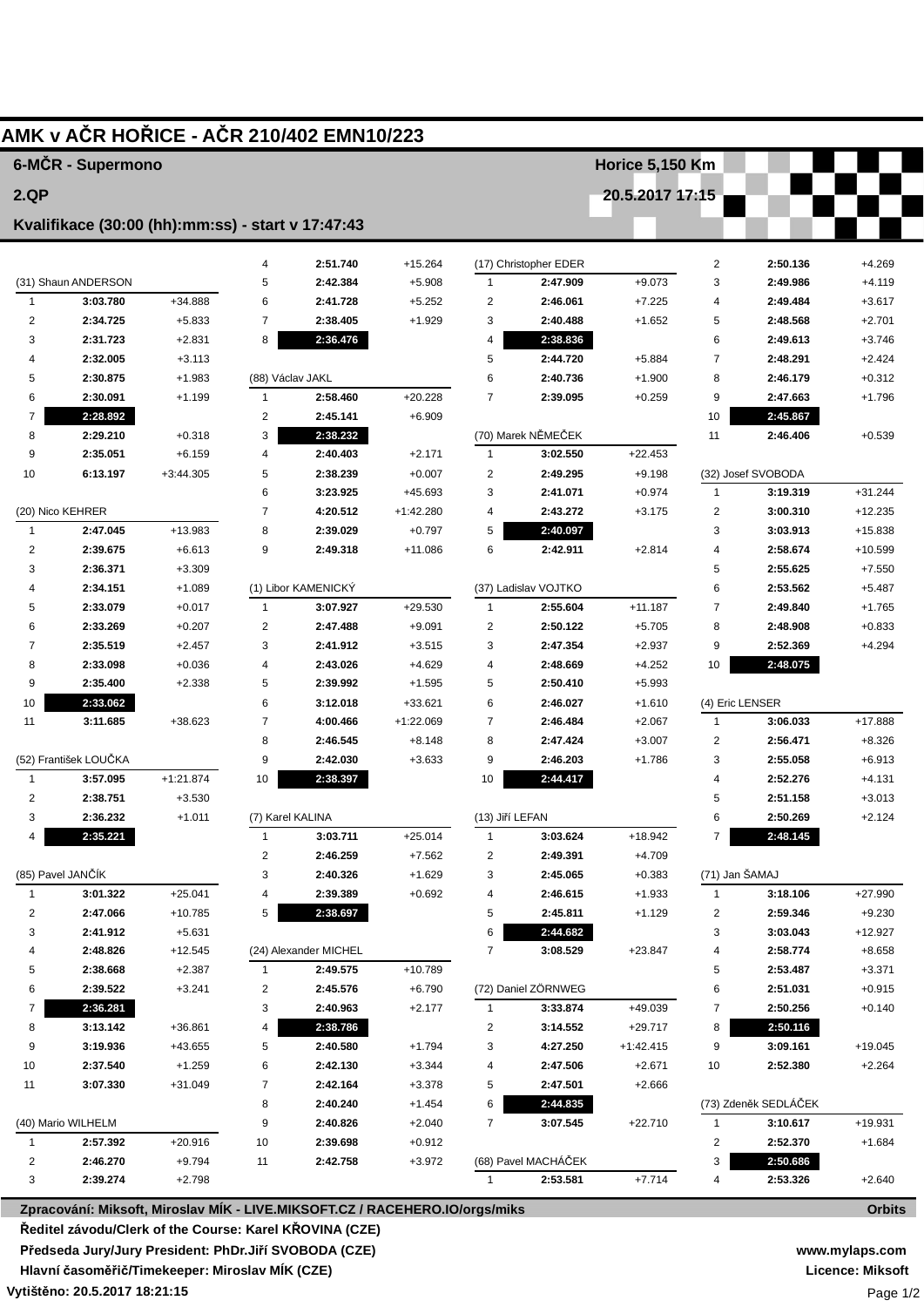|                              | 6-MČR - Supermono                                 |                      |
|------------------------------|---------------------------------------------------|----------------------|
| 2.QP                         |                                                   |                      |
|                              | Kvalifikace (30:00 (hh):mm:ss) - start v 17:47:43 |                      |
|                              |                                                   |                      |
| $\,$ 5 $\,$                  | 2:52.619                                          | $+1.933$             |
| 6                            | 2:52.188                                          | $+1.502$             |
|                              | (87) Zdeněk SEDLÁK                                |                      |
| $\mathbf{1}$                 | 3:05.305                                          | $+12.468$            |
| $\overline{2}$               | 2:57.466                                          | $+4.629$             |
| 3                            | 2:57.419                                          | $+4.582$             |
| 4                            | 2:55.729                                          | $+2.892$             |
| 5                            | 2:54.573                                          | $+1.736$             |
| 6                            | 2:54.010                                          | $+1.173$             |
| $\overline{7}$               | 2:52.837                                          |                      |
|                              | (5) Jaroslav HAVRDA                               |                      |
| $\mathbf{1}$                 | 3:20.153                                          | $+24.400$            |
| $\overline{2}$               | 2:57.777                                          | $+2.024$             |
| 3                            | 2:58.176                                          | $+2.423$             |
| 4                            | 2:59.606                                          | $+3.853$             |
| 5                            | 2:55.753                                          |                      |
| 6                            | 3:25.272                                          | $+29.519$            |
|                              | (29) Tomáš SVOLINSKÝ                              |                      |
| $\mathbf{1}$                 | 3:11.328                                          | $+15.068$            |
| $\overline{c}$               | 3:00.288                                          | $+4.028$             |
| 3                            | 2:58.318                                          | $+2.058$             |
| 4                            | 2:56.260                                          |                      |
|                              | (61) Josef BATELKA                                |                      |
| $\mathbf{1}$                 | 3:18.569                                          | $+19.454$            |
| $\overline{2}$               | 3:10.173                                          | $+11.058$            |
| 3                            | 3:08.010                                          | $+8.895$             |
| 4                            | 3:06.025                                          | $+6.910$             |
| 5                            | 3:04.633                                          | $+5.518$             |
| 6                            | 3:03.165                                          | $+4.050$<br>$+0.838$ |
| $\overline{7}$<br>8          | 2:59.953<br>2:59.979                              | $+0.864$             |
| 9                            | 3:06.141                                          | $+7.026$             |
| $10$                         | 2:59.115                                          |                      |
|                              |                                                   |                      |
|                              | (64) Helmut SOMMER                                |                      |
| $\mathbf{1}$                 | 3:18.061                                          | $+12.187$            |
| $\overline{\mathbf{c}}$<br>3 | 3:05.874<br>3:06.911                              | $+1.037$             |
|                              |                                                   |                      |

**Licence: Miksoft**

**Orbits**

Page 2/2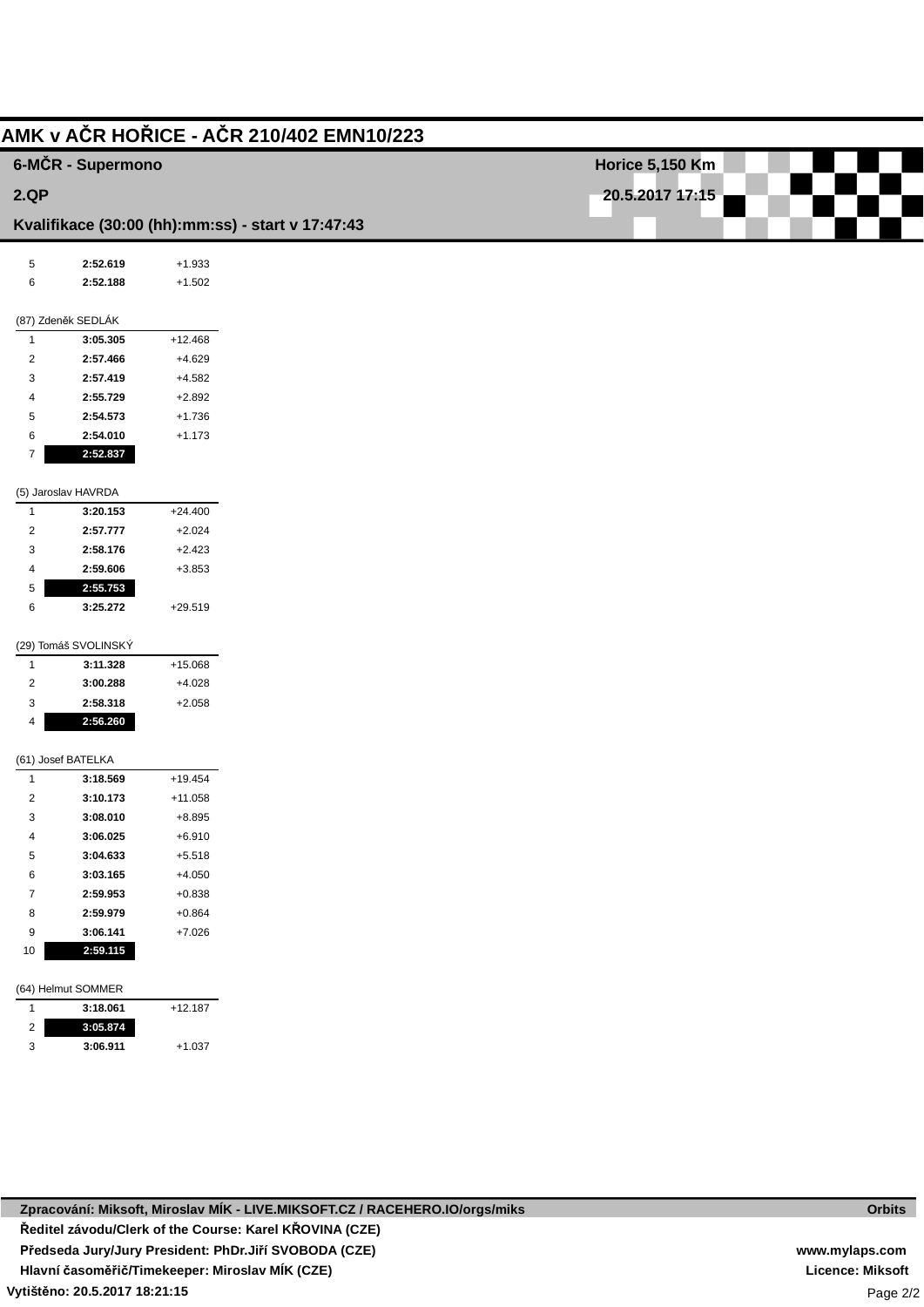## **AMK v AČR HOŘICE - AČR 210/402 EMN10/223**

### **6-MČR - Supermono**

**Last Name ANDERSON KEHRER LOUČKA JANČÍK WILHELM KALINA**

**JANČÍK**

**1.+2.QP**

**First Name Shaun Nico František Pavel Mario Karel NAT IRL DEU CZE CZE DEU CZE FMN MCUI DMSB ACCR ACCR DMSB ACCR Make Krämer 690 Skorpion 782 Triumph 690 JP KTM 690 MZ 686 Scorpion Katyam 690 Best In 2:28.892 2:33.062 2:35.221 2:36.172 2:36.476 2:36.947 2.QP 2.QP 2.QP 1.QP 2.QP 1.QP Diff 4.170 6.329 7.280 7.584 8.055 1A N.čas 2:30.346 2:33.747 4:32.546 2:36.172 2:40.427 2:36.947 2A N.čas 2:28.892 2:33.062 2:35.221 2:36.281 2:36.476 2:38.697 Class Supermono Supermono Supermono Supermono Supermono Supermono Horice 5,150 Km**

|    | 17 | <b>EDER</b>                       | Christopher    | <b>AUT</b> | <b>ACCR</b> | Honda 250          | 2:36.992 | 1.QP | 8.100  | 2:36.992 | 2:38.836 | Supermono |
|----|----|-----------------------------------|----------------|------------|-------------|--------------------|----------|------|--------|----------|----------|-----------|
| 8  | 88 | <b>JAKL</b>                       | Václav         | <b>CZE</b> | <b>ACCR</b> | <b>KTM 700 RT</b>  | 2:38.232 | 2.QP | 9.340  | 2:39.403 | 2:38.232 | Supermono |
| 9  |    | <b>KAMENICKÝ</b>                  | Libor          | <b>CZE</b> | <b>ACCR</b> | Mali Ahra 800      | 2:38.397 | 2.QP | 9.505  |          | 2:38.397 | Supermono |
| 10 | 24 | <b>MICHEL</b>                     | Alexander      | <b>DEU</b> | <b>DMSB</b> | <b>MZ 700</b>      | 2:38.786 | 2.QP | 9.894  | 2:40.292 | 2:38.786 | Supermono |
| 11 | 70 | NĚMEČEK                           | Marek          | <b>CZE</b> | <b>ACCR</b> | <b>KTM 690</b>     | 2:40.097 | 2.QP | 11.205 | 2:42.003 | 2:40.097 | Supermono |
| 12 | 72 | <b>ZÖRNWEG</b>                    | Daniel         | <b>DEU</b> | <b>ACCR</b> | MZ 686             | 2:40.529 | 1.QP | 11.637 | 2:40.529 | 2:44.835 | Supermono |
| 13 | 13 | <b>LEFAN</b>                      | Jiří           | CZE        | <b>ACCR</b> | <b>KTM 725</b>     | 2:43.034 | 1.QP | 14.142 | 2:43.034 | 2:44.682 | Supermono |
| 14 | 37 | <b>VOJTKO</b>                     | Ladislav       | <b>CZE</b> | <b>ACCR</b> | Jawa 625           | 2:44.417 | 2.QP | 15.525 | 2:45.536 | 2:44.417 | Supermono |
| 15 | 68 | MACHÁČEK                          | Pavel          | <b>CZE</b> | <b>ACCR</b> | <b>KTM 690</b>     | 2:45.867 | 2.QP | 16.975 | 2:46.761 | 2:45.867 | Supermono |
| 16 | 32 | <b>SVOBODA</b>                    | Josef          | <b>CZE</b> | <b>ACCR</b> | Husaberg 650       | 2:48.075 | 2.QP | 19.183 | 2:50.446 | 2:48.075 | Supermono |
| 17 | 4  | <b>LENSER</b>                     | Eric           | AUS        | <b>FFM</b>  | <b>KTM 690</b>     | 2:48.145 | 2.QP | 19.253 | 2:49.296 | 2:48.145 | Supermono |
| 18 | 11 | <b>WALSCH</b>                     | Dave           | <b>IRL</b> | <b>MCUI</b> | <b>KTM 450 SFX</b> | 2:48.913 | 1.QP | 20.021 | 2:48.913 |          | Supermono |
| 19 | 71 | <b>SAMAJ</b>                      | Jan            | <b>CZE</b> | <b>ACCR</b> | <b>KTM 690</b>     | 2:50.116 | 2.QP | 21.224 | 2:51.452 | 2:50.116 | Supermono |
| 20 | 73 | <b>SEDLÁČEK</b>                   | Zdeněk         | <b>CZE</b> | <b>ACCR</b> | Yamaha XT 660      | 2:50.686 | 2.QP | 21.794 | 2:52.204 | 2:50.686 | Supermono |
| 21 | 87 | <b>SEDLÁK</b>                     | Zdeněk         | <b>CZE</b> | <b>ACCR</b> | <b>KTM 690</b>     | 2:52.837 | 2.QP | 23.945 | 2:56.592 | 2:52.837 | Supermono |
| 22 | 5  | <b>HAVRDA</b>                     | Jaroslav       | <b>CZE</b> | <b>ACCR</b> | Suzuki BMR 741     | 2:55.753 | 2.QP | 26.861 | 3:03.333 | 2:55.753 | Supermono |
| 23 | 29 | <b>SVOLINSKÝ</b>                  | Tomáš          | CZE        | <b>ACCR</b> | Husquarna 610      | 2:55.833 | 1.QP | 26.941 | 2:55.833 | 2:56.260 | Supermono |
|    |    | Nekvalifikovaní (120% = 2:58.670) |                |            |             |                    |          |      |        |          |          |           |
| 24 | 61 | <b>BATELKA</b>                    | Josef          | <b>CZE</b> | <b>ACCR</b> | Yamaha 660         | 2:59.115 | 2.QP | 30.223 | 3:03.450 | 2:59.115 | Supermono |
| 25 | 64 | <b>SOMMER</b>                     | Helmut         | <b>AUT</b> | <b>AMF</b>  | Sohoka 600         | 2:59.168 | 1.QP | 30.276 | 2:59.168 | 3:05.874 | Supermono |
| 26 | 66 | <b>BÄNSCH</b>                     | <b>Steffen</b> | <b>DEU</b> | <b>ACCR</b> | Yamaha 690         | 3:06.989 | 1.QP | 38.097 | 3:06.989 |          | Supermono |
| 27 | 50 | <b>JANČÍK</b>                     | Jaroslav       | <b>CZE</b> | <b>ACCR</b> | <b>KTM 690</b>     | 3:09.662 | 1.QP | 40.770 | 3:09.662 |          | Supermono |

**3:09.662**

**1.QP**

**40.770**

**3:09.662**

**KTM 690**

**Supermono**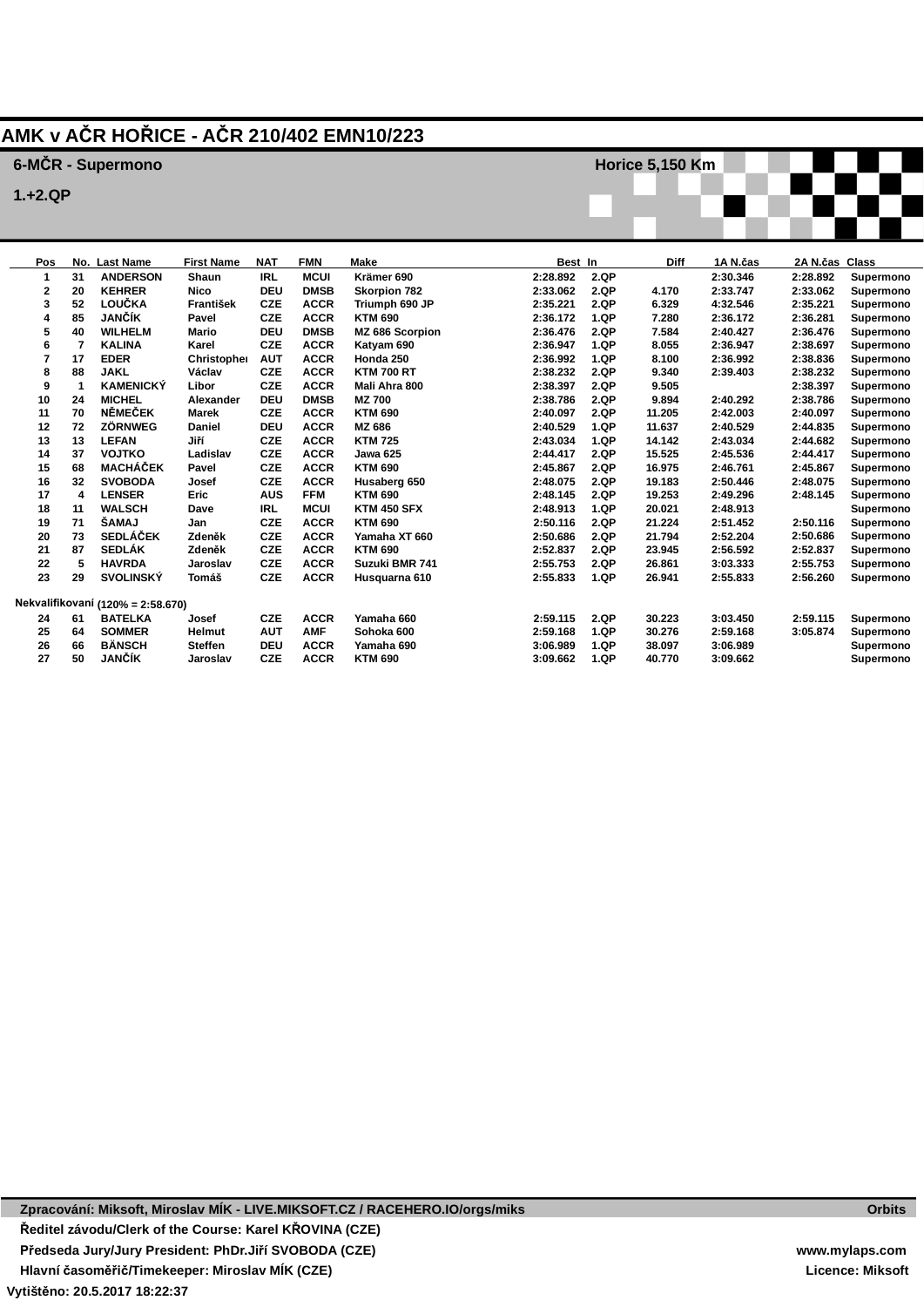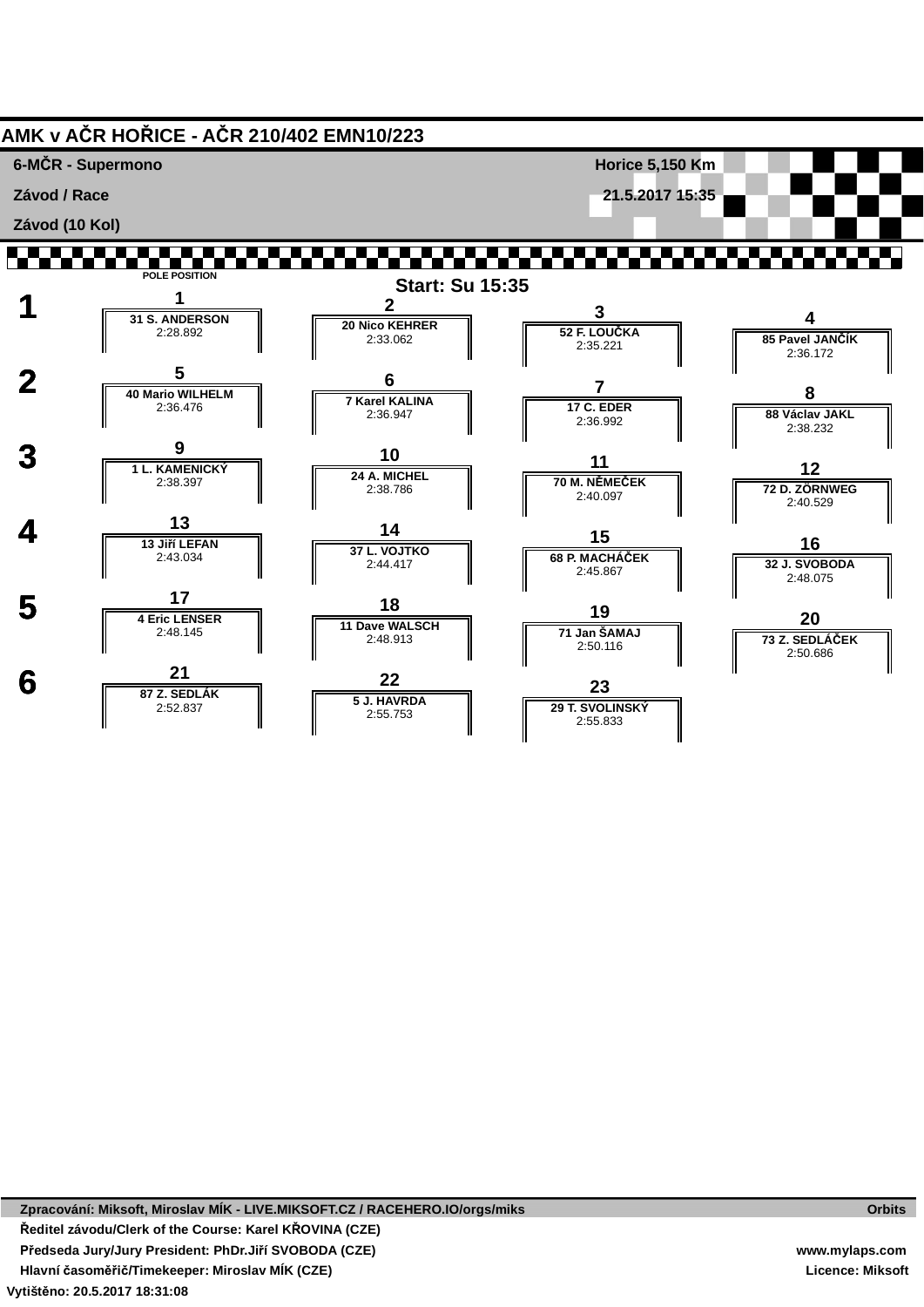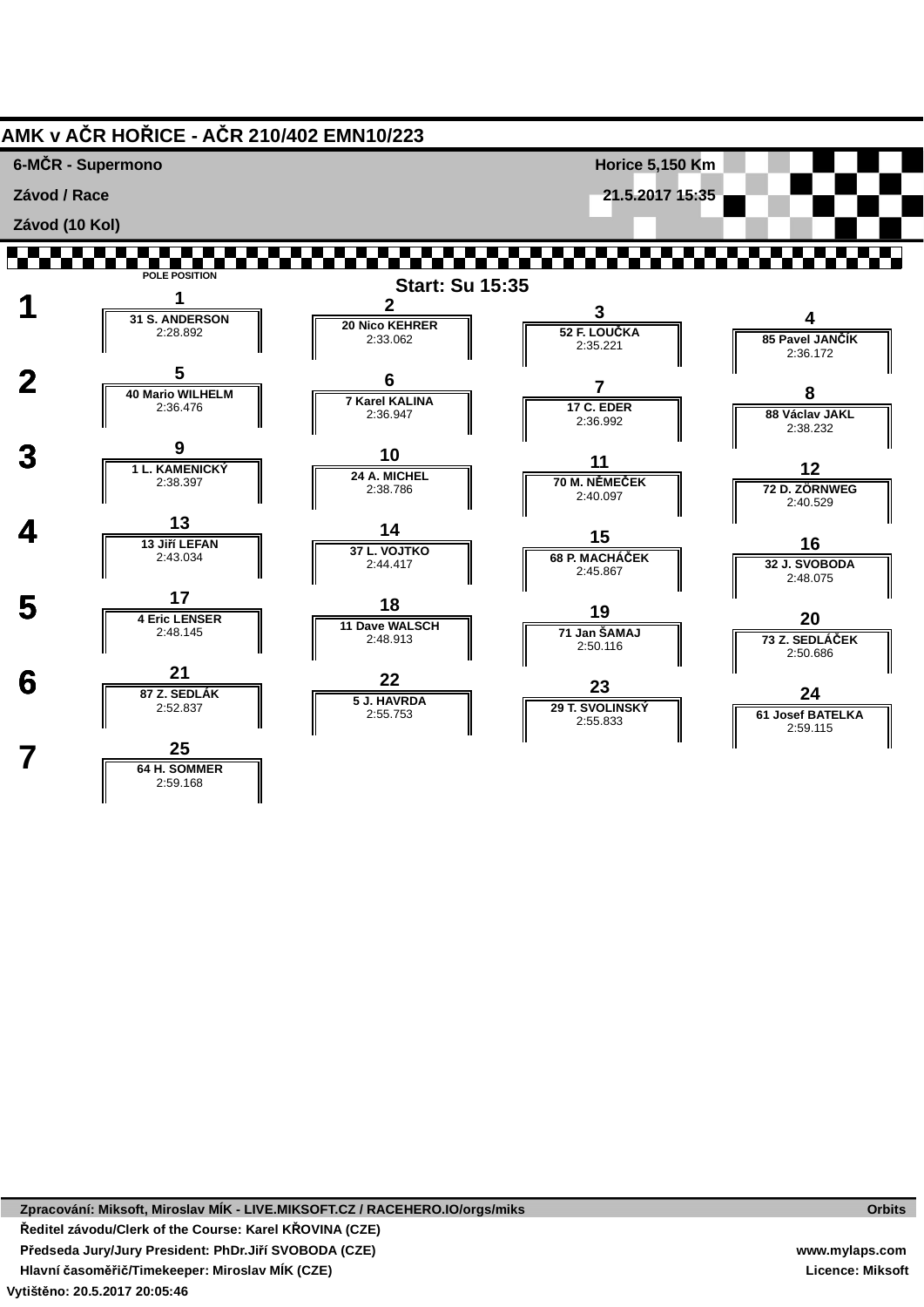|              |    | AMK v AČR HOŘICE - AČR 210/402 EMN10/223 |            |             |                   |                                 |     |                        |            |                |                | <b>Sorted on Laps</b> |        |
|--------------|----|------------------------------------------|------------|-------------|-------------------|---------------------------------|-----|------------------------|------------|----------------|----------------|-----------------------|--------|
|              |    | 6-MČR - Supermono                        |            |             |                   |                                 |     | <b>Horice 5,150 Km</b> |            |                |                |                       |        |
| Závod / Race |    |                                          |            |             |                   |                                 |     | 21.5.2017 16:23        |            |                |                |                       |        |
|              |    |                                          |            |             |                   |                                 |     |                        |            |                |                |                       |        |
|              |    | Závod (10 Kol) - start v 16:37:26        |            |             |                   |                                 |     |                        |            |                |                |                       |        |
| Pos          |    | No. Name                                 | <b>NAT</b> | <b>FMN</b>  | <b>Make</b>       | <b>Sponsor</b>                  | Lps | <b>Time</b>            | Diff       | <b>Best Tm</b> | In             | Km/h                  | Comm   |
| 1            | 31 | Shaun ANDERSON                           | <b>IRL</b> | <b>MCUI</b> | Krämer 690        | <b>ARD</b>                      | 10  | 24:48.419              |            | 2:26.844       | 8              | 126,256               |        |
| 2            | 52 | František LOUČKA                         | CZE        | <b>ACCR</b> | Triumph 690 JP    |                                 | 10  | 25:44.624              | 56.205     | 2:32.875       | $\overline{7}$ | 121,276               |        |
| 3            | 7  | Karel KALINA                             | CZE        | <b>ACCR</b> | Katyam 690        | Motosportklub v AČR St. Město   | 10  | 25:57.505              | :09.086    | 2:33.355       | $\overline{7}$ | 120,896               |        |
| 4            | -1 | Libor KAMENICKÝ                          | CZE        | <b>ACCR</b> | Mali Jawa 625     | HYDROHROM-vodní turbíny         | 10  | 25:57.965              | :09.546    | 2:33.257       | $\overline{7}$ | 120,973               |        |
| 5            | 24 | Alexander MICHEL                         | DEU        | <b>DMSB</b> | MZ 700            | Motor-Michel-Racing             | 10  | 25:58.593              | :10.174    | 2:33.746       | $\overline{0}$ | 120,589               |        |
| 6            | 85 | Pavel JANČÍK                             | CZE        | <b>ACCR</b> | <b>KTM 690</b>    | SMS při AMK Hořice v AČR        | 10  | 26:10.950              | :22.531    | 2:34.614       | 8              | 119,912               |        |
| 7            | 40 | Mario WILHELM                            | DEU        | <b>DMSB</b> | MZ 686 Scorpion   | Motor-Michel-Racing             | 10  | 26:17.429              | :29.010    | 2:36.101       | 5              | 118,769               |        |
| 8            | 17 | Christopher EDER                         | AUT        | <b>ACCR</b> | Honda 250         | MRSC-Gunskirchen                | 10  | 26:30.280              | :41.861    | 2:36.459       | 5              | 118,497               |        |
| 9            | 70 | Marek NĚMEČEK                            | CZE        | <b>ACCR</b> | <b>KTM 690</b>    | Moto Prosek Racing              | 10  | 27:08.199              | :: 19.780  | 2:40.363       | $\overline{2}$ | 115,613               |        |
| 10           | 37 | Ladislav VOJTKO                          | CZE        | <b>ACCR</b> | Jawa 625          | MK Racing                       | 9   | 24:50.985              | 1 Kolo     | 2:40.575       | 9              | 115,460               |        |
| 11           | 73 | Zdeněk SEDLÁČEK                          | CZE        | <b>ACCR</b> | Yamaha XT 660     |                                 | 9   | 25:20.263              | 1 Kolo     | 2:46.425       | $\overline{2}$ | 111,402               |        |
| 12           | 71 | Jan ŠAMAJ                                | CZE        | <b>ACCR</b> | <b>KTM 690</b>    | JGM Road Racing Team            | 9   | 25:32.441              | 1 Kolo     | 2:47.531       | $\overline{4}$ | 110,666               |        |
| 13           | 87 | Zdeněk SEDLÁK                            | CZE        | <b>ACCR</b> | <b>KTM 690</b>    |                                 | 9   | 25:44.592              | 1 Kolo     | 2:49.418       | 6              | 109,433               |        |
| 14           | 68 | Pavel MACHÁČEK                           | CZE        | <b>ACCR</b> | <b>KTM 690</b>    | "Motoklub ""Věčná Jízda"""      | 9   | 25:57.924              | 1 Kolo     | 2:44.276       | $\overline{7}$ | 112,859               | $+20s$ |
| 15           | 61 | <b>Josef BATELKA</b>                     | CZE        | <b>ACCR</b> | Yamaha 660        | AFC Servis Dc a.s.              | 9   | 26:18.219              | 1 Kolo     | 2:52.744       | 6              | 107,326               |        |
| 16           | 64 | <b>Helmut SOMMER</b>                     | <b>AUT</b> | <b>AMF</b>  | Sohoka 600        |                                 | 9   | 26:46.225              | 1 Kolo     | 2:54.258       | 9              | 106,394               |        |
|              |    | Neklasifikovaní (75% = 7 Kol)            |            |             |                   |                                 |     |                        |            |                |                |                       |        |
| <b>DNF</b>   | 32 | Josef SVOBODA                            | CZE        | <b>ACCR</b> | Husaberg 650      | J.S. Racing                     | 6   | 17:08.859              | <b>DNF</b> | 2:49.796       | 5              | 109,190               |        |
| <b>DNF</b>   | 13 | Jiří LEFAN                               | CZE        | <b>ACCR</b> | <b>KTM 725</b>    |                                 | 5   | 13:39.520              | <b>DNF</b> | 2:41.680       | 5              | 114,671               |        |
| <b>DNF</b>   | 88 | Václav JAKL                              | CZE        | <b>ACCR</b> | <b>KTM 700 RT</b> | Motoklub "Věčná Jízda"/ Ferinox | 3   | 9:26.268               | <b>DNF</b> | 2:37.519       | $\overline{2}$ | 117,700               |        |
| <b>DNF</b>   | 20 | Nico KEHRER                              | DEU        | <b>DMSB</b> | Skorpion 782      | Kehrer - Racing                 |     |                        | <b>DNF</b> |                | $\mathbf 0$    |                       |        |
| <b>DNF</b>   | 72 | Daniel ZÖRNWEG                           | DEU        | <b>ACCR</b> | MZ 686            | Team Zőrnweg                    |     |                        | <b>DNF</b> |                | $\Omega$       |                       |        |
| <b>DNF</b>   | 29 | Tomáš SVOLINSKÝ                          | CZE        | <b>ACCR</b> | Husquarna 610     | <b>TST Road Racing</b>          |     |                        | <b>DNF</b> |                | $\Omega$       |                       |        |
| <b>DNS</b>   | 4  | <b>Eric LENSER</b>                       | AUS        | <b>FFM</b>  | <b>KTM 690</b>    | www.tourins-trophy.fr           |     |                        | <b>DNS</b> |                | $\Omega$       |                       |        |
| <b>DNS</b>   | 11 | Dave WALSCH                              | <b>IRL</b> | <b>MCUI</b> | KTM 450 SFX       | DRW Racing                      |     |                        | <b>DNS</b> |                | $\Omega$       |                       |        |
| <b>DNS</b>   | 5  | Jaroslav HAVRDA                          | <b>CZE</b> | <b>ACCR</b> | Suzuki BMR 741    | Havrda Racing                   |     |                        | <b>DNS</b> |                | $\Omega$       |                       |        |

**Pozn.**

St.No. 68 - MACHÁČEK Pavel : +20 sec - Jump Start

| Odstup vítěze                 | Prům.rychlost                                                               | N.čas kola | Km/h    | Nejlepší kolo                |
|-------------------------------|-----------------------------------------------------------------------------|------------|---------|------------------------------|
| 56.205                        | 124.562                                                                     | 2:26.844   | 126.256 | 31 - Shaun ANDERSON          |
|                               | Zpracování: Miksoft, Miroslav MÍK - LIVE.MIKSOFT.CZ / RACEHERO.IO/orgs/miks |            |         | <b>Orbits</b>                |
|                               | Ředitel závodu/Clerk of the Course: Karel KŘOVINA (CZE)                     |            |         | SUBJECT TO STEWARDS APPROVAL |
|                               | Předseda Jury/Jury President: PhDr.Jiří SVOBODA (CZE)                       |            |         | www.mylaps.com               |
|                               | Hlavní časoměřič/Timekeeper: Miroslav MÍK (CZE)                             |            |         | Licence: Miksoft             |
| Vytištěno: 21.5.2017 17:06:24 |                                                                             |            |         |                              |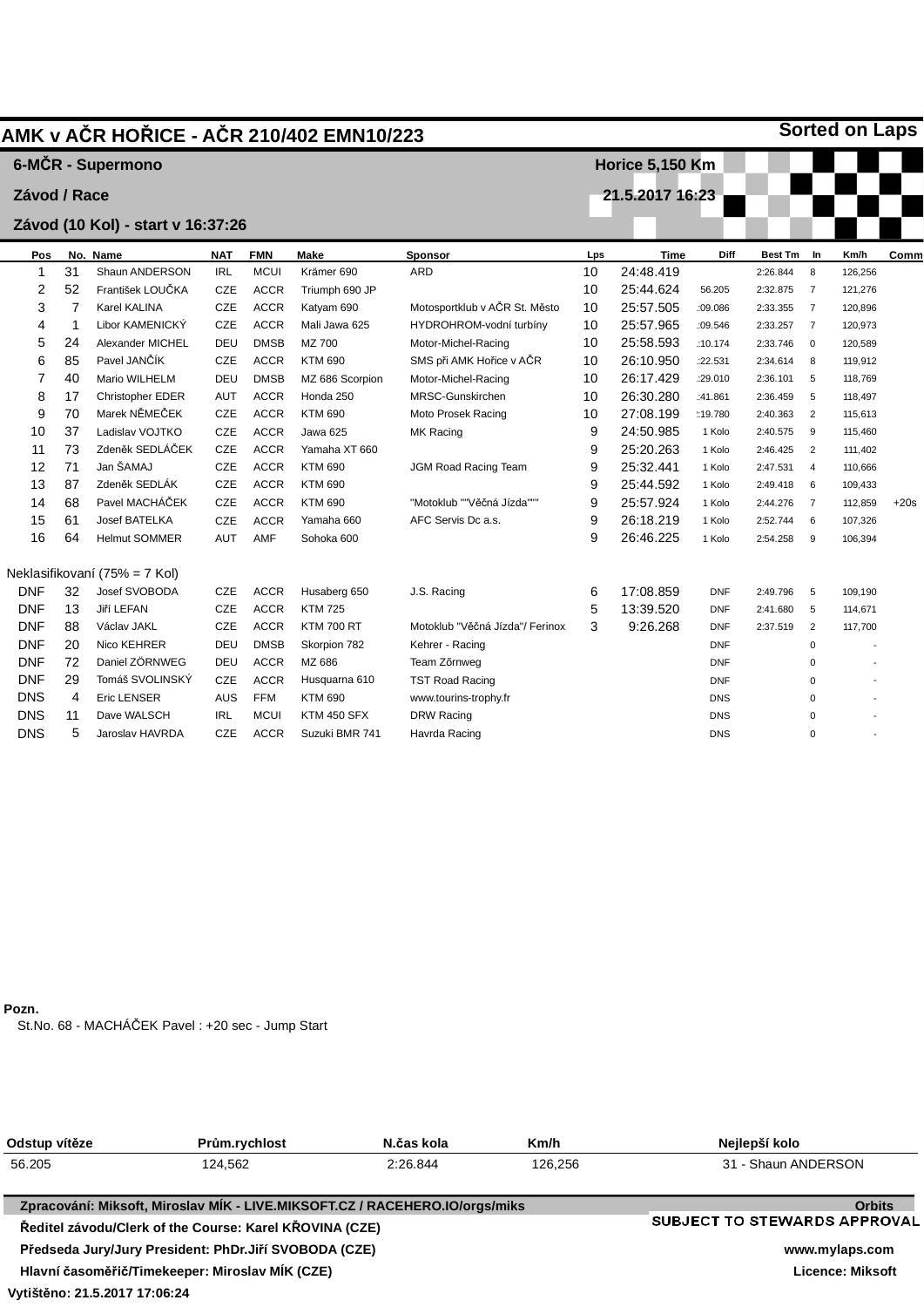|                                  |                                   |          |                | AMK v AČR HOŘICE - AČR 210/402 EMN10/223                                    |          |                         |                      |                      |                     |                      |                      |
|----------------------------------|-----------------------------------|----------|----------------|-----------------------------------------------------------------------------|----------|-------------------------|----------------------|----------------------|---------------------|----------------------|----------------------|
|                                  | 6-MČR - Supermono                 |          |                |                                                                             |          |                         |                      | Horice 5,150 Km      |                     |                      |                      |
| Závod / Race                     |                                   |          |                |                                                                             |          |                         |                      | 21.5.2017 16:23      |                     |                      |                      |
|                                  | Závod (10 Kol) - start v 16:37:26 |          |                |                                                                             |          |                         |                      |                      |                     |                      |                      |
|                                  |                                   |          |                |                                                                             |          |                         |                      |                      |                     |                      |                      |
|                                  |                                   |          |                | (24) Alexander MICHEL                                                       |          | $\mathbf{1}$            | 2:48.080             | $+7.717$             | 5                   | 2:49.808             | $+0.390$             |
|                                  | (31) Shaun ANDERSON               |          | 1              | 2:41.777                                                                    | $+8.031$ | $\overline{\mathbf{c}}$ | 2:40.363             |                      | 6                   | 2:49.418             |                      |
| $\mathbf{1}$                     | 2:33.078                          | $+6.234$ | $\overline{c}$ | 2:37.099                                                                    | $+3.353$ | 3                       | 2:42.753             | $+2.390$             | $\overline{7}$      | 2:51.135             | $+1.717$             |
| 2                                | 2:28.854                          | $+2.010$ | 3              | 2:35.872                                                                    | $+2.126$ | 4                       | 2:40.814             | $+0.451$             | 8                   | 2:51.464             | $+2.046$             |
| 3                                | 2:28.278                          | $+1.434$ | 4              | 2:35.504                                                                    | $+1.758$ | 5                       | 2:42.008             | $+1.645$             | 9                   | 2:52.214             | $+2.796$             |
| 4                                | 2:28.349                          | $+1.505$ | 5              | 2:34.496                                                                    | $+0.750$ | 6                       | 2:41.648             | $+1.285$             |                     |                      |                      |
| 5                                | 2:28.821                          | $+1.977$ | 6              | 2:34.575                                                                    | $+0.829$ | 7                       | 2:41.374             | $+1.011$             |                     | (68) Pavel MACHÁČEK  |                      |
| 6                                | 2:27.904                          | $+1.060$ | $\overline{7}$ | 2:33.875                                                                    | $+0.129$ | 8                       | 2:42.225             | $+1.862$             | 1                   | 2:48.664             | $+4.388$             |
| 7                                | 2:26.891                          | $+0.047$ | 8              | 2:35.681                                                                    | $+1.935$ | 9                       | 2:43.655             | $+3.292$             | 2                   | 2:46.090             | $+1.814$             |
| 8                                | 2:26.844                          |          | 9              | 2:33.797                                                                    | $+0.051$ | 10                      | 2:43.170             | $+2.807$             | 3                   | 2:46.041             | $+1.765$             |
| 9                                | 2:28.548                          | $+1.704$ | 10             | 2:33.746                                                                    |          |                         |                      |                      | 4                   | 2:46.684             | $+2.408$             |
| 10                               | 2:30.604                          | $+3.760$ |                |                                                                             |          |                         | (37) Ladislav VOJTKO |                      | 5                   | 2:46.078             | $+1.802$             |
|                                  |                                   |          |                | (85) Pavel JANČÍK                                                           |          | $\mathbf{1}$            | 2:49.776             | $+9.201$             | 6                   | 2:45.440             | $+1.164$             |
|                                  | (52) František LOUČKA             |          | 1              | 2:43.632                                                                    | $+9.018$ | $\overline{\mathbf{c}}$ | 2:45.283             | $+4.708$             | 7                   | 2:44.276             |                      |
| 1                                | 2:38.263                          | $+5.388$ | $\overline{c}$ | 2:37.494                                                                    | $+2.880$ | 3                       | 2:45.675             | $+5.100$             | 8                   | 2:44.696             | $+0.420$             |
| 2                                | 2:35.626                          | $+2.751$ | 3              | 2:37.419                                                                    | $+2.805$ | 4                       | 2:46.794             | $+6.219$             | 9                   | 3:27.486             | $+43.210$            |
| 3                                | 2:34.626                          | $+1.751$ | 4              | 2:37.217                                                                    | $+2.603$ | 5                       | 2:45.903             | $+5.328$             |                     |                      |                      |
| 4                                | 2:33.249                          | $+0.374$ | 5              | 2:36.038                                                                    | $+1.424$ | 6                       | 2:46.102             | $+5.527$             |                     | (61) Josef BATELKA   |                      |
| 5                                | 2:33.387                          | $+0.512$ | 6              | 2:35.025                                                                    | $+0.411$ | $\overline{7}$          | 2:43.623             | $+3.048$             | $\mathbf{1}$        | 2:58.044             | $+5.300$             |
| 6                                | 2:33.383                          | $+0.508$ | $\overline{7}$ | 2:34.691                                                                    | $+0.077$ | 8                       | 2:44.562             | $+3.987$             | 2                   | 2:54.460             | $+1.716$             |
| 7                                | 2:32.875                          |          | 8              | 2:34.614                                                                    |          | 9                       | 2:40.575             |                      | 3                   | 2:55.551             | $+2.807$             |
| 8                                | 2:34.497                          | $+1.622$ | 9              | 2:37.447                                                                    | $+2.833$ |                         |                      |                      | 4                   | 2:53.279             | $+0.535$             |
| 9                                | 2:33.326                          | $+0.451$ | 10             | 2:36.697                                                                    | $+2.083$ |                         | (73) Zdeněk SEDLÁČEK |                      | 5                   | 2:52.965             | $+0.221$             |
| 10                               | 2:34.841                          | $+1.966$ |                |                                                                             |          | $\mathbf{1}$            | 2:50.404<br>2:46.425 | $+3.979$             | 6<br>$\overline{7}$ | 2:52.744             |                      |
|                                  |                                   |          | 1              | (40) Mario WILHELM<br>2:40.707                                              | $+4.606$ | $\overline{\mathbf{c}}$ | 2:49.378             |                      |                     | 2:56.690             | $+3.946$             |
| (7) Karel KALINA<br>$\mathbf{1}$ | 2:40.381                          | $+7.026$ | $\overline{c}$ | 2:38.624                                                                    | $+2.523$ | 3<br>4                  | 2:48.536             | $+2.953$<br>$+2.111$ | 8<br>9              | 2:55.814<br>2:54.806 | $+3.070$<br>$+2.062$ |
| 2                                | 2:37.542                          | $+4.187$ | 3              | 2:38.068                                                                    | $+1.967$ | 5                       | 2:48.131             | $+1.706$             |                     |                      |                      |
| 3                                | 2:36.469                          | $+3.114$ | 4              | 2:37.189                                                                    | $+1.088$ | 6                       | 2:48.027             | $+1.602$             |                     | (64) Helmut SOMMER   |                      |
| 4                                | 2:35.784                          | $+2.429$ | 5              | 2:36.101                                                                    |          | 7                       | 2:47.682             | $+1.257$             | 1                   | 3:04.652             | $+10.394$            |
| 5                                | 2:34.503                          | $+1.148$ | 6              | 2:36.815                                                                    | $+0.714$ | 8                       | 2:49.818             | $+3.393$             | 2                   | 3:01.551             | $+7.293$             |
| 6                                | 2:34.446                          | $+1.091$ | 7              | 2:36.417                                                                    | $+0.316$ | 9                       | 2:48.769             | $+2.344$             | 3                   | 2:57.786             | $+3.528$             |
| 7                                | 2:33.355                          |          | 8              | 2:36.661                                                                    | $+0.560$ |                         |                      |                      | 4                   | 2:57.960             | $+3.702$             |
| 8                                | 2:35.324                          | $+1.969$ | 9              | 2:38.039                                                                    | +1.938   | (71) Jan ŠAMAJ          |                      |                      | 5                   | 2:57.930             | $+3.672$             |
| 9                                | 2:34.077                          | $+0.722$ | 10             | 2:37.471                                                                    | $+1.370$ | 1                       | 2:54.000             | $+6.469$             | 6                   | 2:55.622             | $+1.364$             |
| 10                               | 2:34.333                          | $+0.978$ |                |                                                                             |          | 2                       | 2:50.329             | $+2.798$             | 7                   | 2:56.641             | $+2.383$             |
|                                  |                                   |          |                | (17) Christopher EDER                                                       |          | 3                       | 2:47.841             | $+0.310$             | 8                   | 2:55.136             | $+0.878$             |
|                                  | (1) Libor KAMENICKÝ               |          | 1              | 2:43.330                                                                    | $+6.871$ | 4                       | 2:47.531             |                      | 9                   | 2:54.258             |                      |
| 1                                | 2:41.089                          | $+7.832$ | 2              | 2:37.542                                                                    | $+1.083$ | 5                       | 2:47.807             | $+0.276$             |                     |                      |                      |
| 2                                | 2:36.749                          | $+3.492$ | 3              | 2:37.408                                                                    | $+0.949$ | 6                       | 2:47.938             | $+0.407$             |                     | (32) Josef SVOBODA   |                      |
| 3                                | 2:36.294                          | $+3.037$ | 4              | 2:36.920                                                                    | $+0.461$ | 7                       | 2:49.485             | $+1.954$             | 1                   | 2:55.478             | $+5.682$             |
| 4                                | 2:35.836                          | $+2.579$ | 5              | 2:36.459                                                                    |          | 8                       | 2:51.919             | $+4.388$             | 2                   | 2:50.060             | $+0.264$             |
| 5                                | 2:34.443                          | $+1.186$ | 6              | 2:37.497                                                                    | $+1.038$ | 9                       | 2:52.324             | $+4.793$             | 3                   | 2:50.263             | $+0.467$             |
| 6                                | 2:34.735                          | $+1.478$ | 7              | 2:38.858                                                                    | $+2.399$ |                         |                      |                      | 4                   | 2:49.984             | $+0.188$             |
| 7                                | 2:33.257                          |          | 8              | 2:38.728                                                                    | $+2.269$ |                         | (87) Zdeněk SEDLÁK   |                      | 5                   | 2:49.796             |                      |
| 8                                | 2:35.220                          | $+1.963$ | 9              | 2:40.650                                                                    | $+4.191$ | $\mathbf{1}$            | 2:54.456             | $+5.038$             | 6                   | 2:50.234             | $+0.438$             |
| 9                                | 2:33.828                          | $+0.571$ | 10             | 2:41.163                                                                    | $+4.704$ | 2                       | 2:51.707             | $+2.289$             |                     |                      |                      |
| 10                               | 2:34.534                          | $+1.277$ |                |                                                                             |          | 3                       | 2:50.789             | $+1.371$             | (13) Jiří LEFAN     |                      |                      |
|                                  |                                   |          |                | (70) Marek NĚMEČEK                                                          |          | 4                       | 2:49.649             | $+0.231$             | $\mathbf{1}$        | 2:48.541             | $+6.861$             |
|                                  |                                   |          |                | Zpracování: Miksoft, Miroslav MÍK - LIVE.MIKSOFT.CZ / RACEHERO.IO/orgs/miks |          |                         |                      |                      |                     |                      | <b>Orbits</b>        |

**Zpracování: Miksoft, Miroslav MÍK - LIVE.MIKSOFT.CZ / RACEHERO.IO/orgs/miks Ředitel závodu/Clerk of the Course: Karel KŘOVINA (CZE) Předseda Jury/Jury President: PhDr.Jiří SVOBODA (CZE) Hlavní časoměřič/Timekeeper: Miroslav MÍK (CZE)**

**Vytištěno: 21.5.2017 17:06:54**